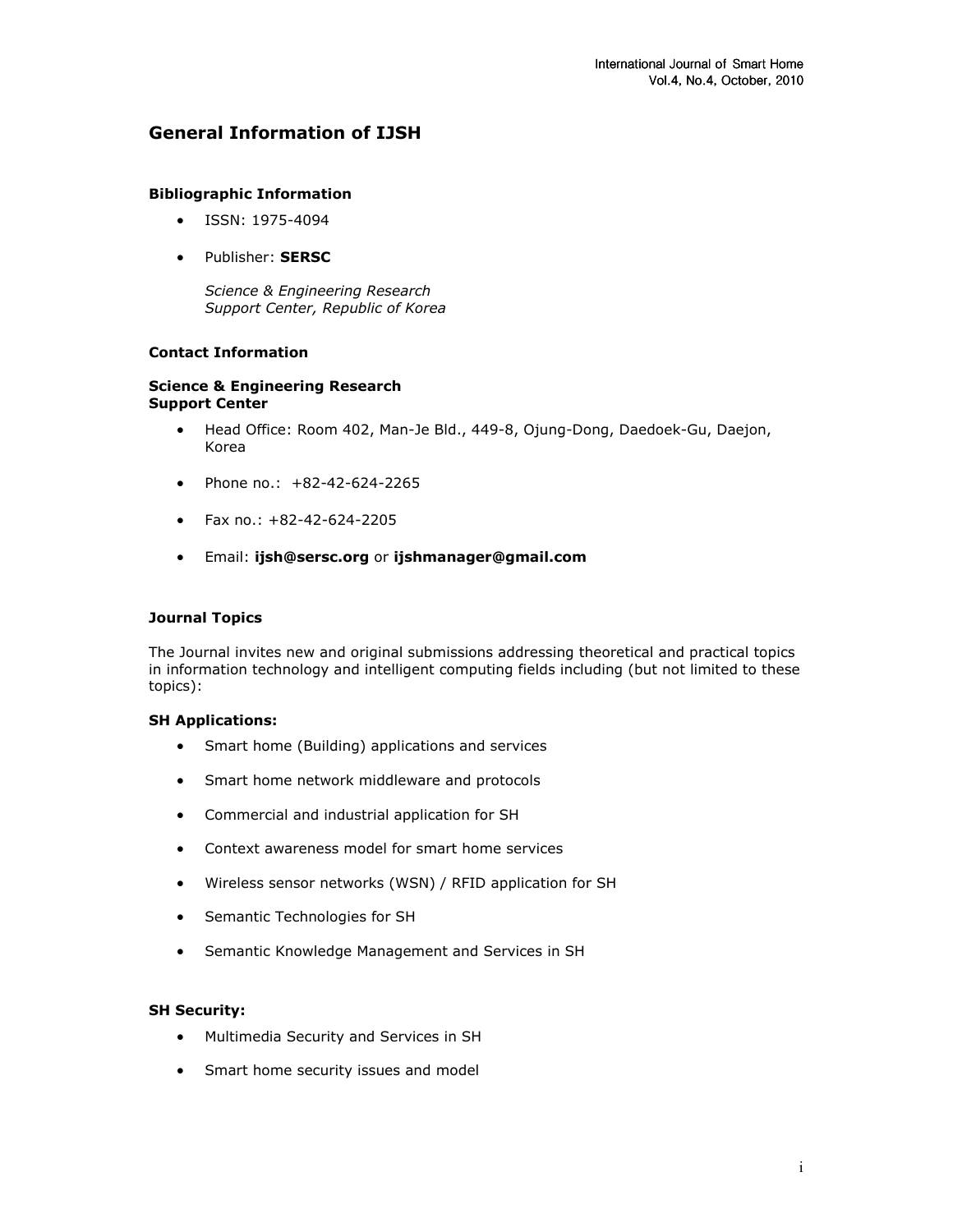- Access control and privacy protection in SH
- Forensics and Security Policy in SH
- WSN / RFID Security in SH
- Security Protocol for smart home service

### SH Embedded Hardware and Software:

- Embedded Hardware Support for SH
- Embedded Software for SH
- Embedded System Architecture for SH
- Real-time OS for SH
- Smart and Personal Devices for SH
- Power-Aware Computing for SH
- Middleware for SH
- Specification, Validation and Verification of Embedded Software

# Editor-in-Chief

Sajal K. Das University Texas at Arlington, USA Email: das@cse.uta.edu

# Associate Editors

### Sajid Hussain

Acadia University, Canada Email: sajid.hussain@acadiau.ca

### Yan Zhang

Simula Research Laboratory, Norway E-mail: yanzhang@ieee.org

## Houcine Hassan

Universidad Politecnica de Valencia, Valencia, Spain E-mail: husein@disca.upv.es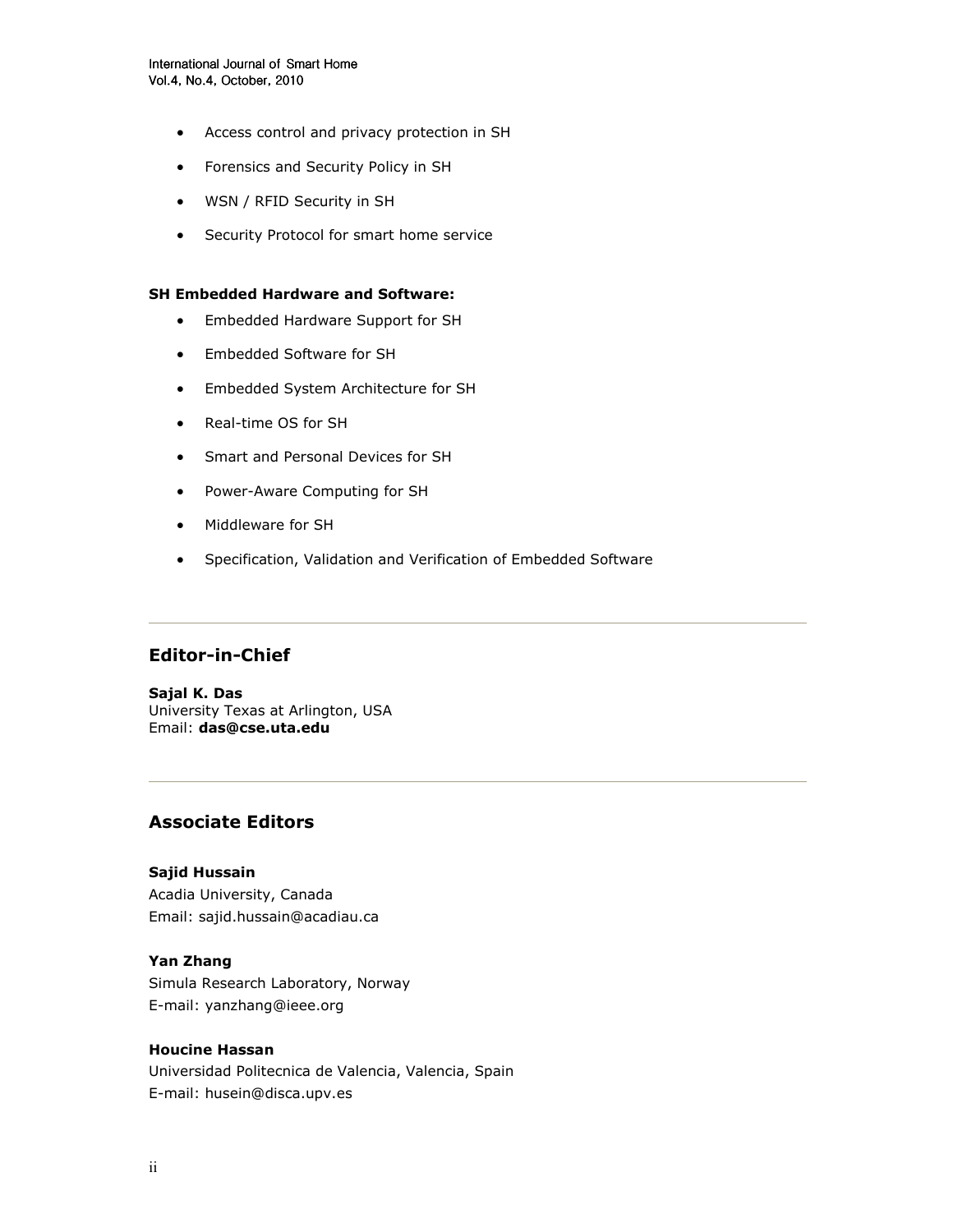### Sang-Soo Yeo

BTWorks Inc., Korea / Hannam University, Korea E-mail: ssyeo@msn.com

### Daqing Zhang

Institut Telecom SudParis, France E-mail: daqing.zhang@int-edu.eu

### Advisory Board (AB)

Ching-Hsien Hsu (Chung Hua University, Taiwan) Javier Lopez (University of Malaga, Spain) Jianhua Ma (Hosei University, Japan) Jiannong Cao (The Hong Kong Polytechnic University, Hong Kong) Laurence T. Yang (St Francis Xavier University, Canada) Tai-hoon Kim (Hannam University, Korea) Witold Pedrycz (University of Alberta, Canada)

## General Editor (GE)

Deok Gyu Lee (ETRI, Korea) George Roussos (University of London, UK) Hesham H. Ali (University of Nebraska at Omaha, USA) Kia Makki (Florida International University, USA) Michael Beigl (University of Karlsruhe, Germany) Niki Pissinou (Florida International University, USA)

## Editorial Board (EB)

Alex Zhaoyu Liu (University of North Carolina at Charlotte, USA) Ali Shahrabi (Glasgow Caledonian University, UK) Andry Rakotonirainy (Queensland University of Technology, Australia) Anind K. Dey (Carnegie Mellon University, USA) Antonio Coronato (ICAR-CNR, Italy) Antonio Pescape' (University of Napoli Ў°Federico IIЎ±, Italy) Arek Dadej (University of South Australia, Australia) Bessam Abdulrazak (University of Florida, USA) Biplab K. Sarker (University of New Brunswick, Fredericton, Canada) Bo Yang (University of Electronic Science and Technology of China) Bo-Chao Cheng (National Chung-Cheng University, Taiwan) Borhanuddin Mohd Ali (University of Putra Malaysia, Malaysia) Byoung-Soo Koh (DigiCAPS Co., Ltd, Korea)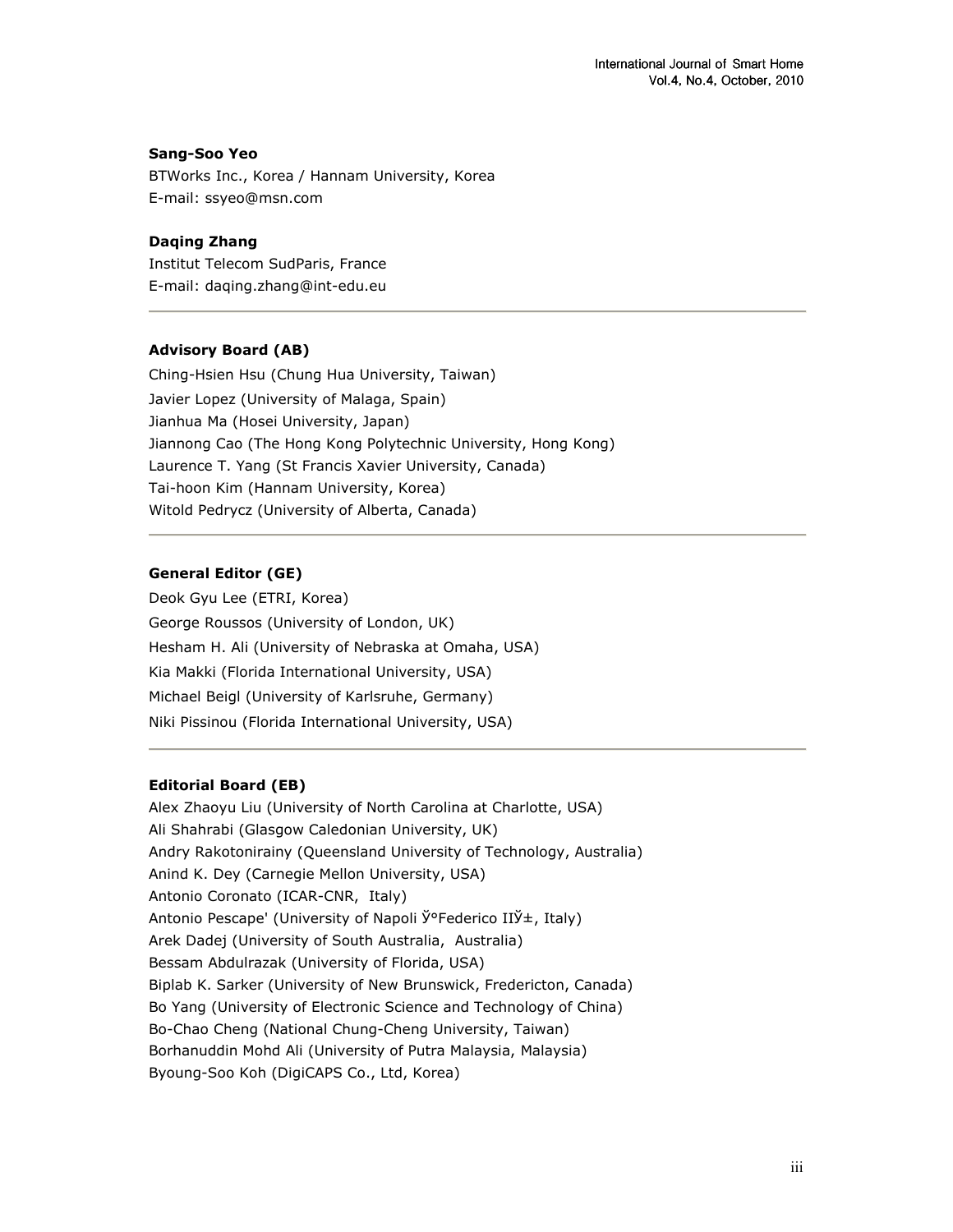Chunming Rong (University of Stavanger, Norway) Damien Sauveron (University of Limoges, France) Debasish Ghose (Indian Institute of Science, India) Eung-Nam Ko (Baekseok University, Korea) Fabio Martinelli. (National Research Council - C.N.R., Italy) Fevzi Belli, (University of Paderborn, Germany) Gerd Kortuem (Lancaster University, UK) Geyong Min (University of Bradford, UK) Giuseppe De Pietro ( ICAR-CNR, Italy) Hakan Duman (British Telecom, UK) Hans-Peter Dommel (Santa Clara University, USA) Hongli Luo (Indiana University, USA) Huirong Fu (Oakland University, USA) Hung-Chang Hsiao (National Cheng Kung University, Taiwan) HwaJin Park (Sookmyung Women's University , Korea) Ibrahim Kamel (University of Sharjah, UAE) Ilsun You (Koea Bible University, Korea) Irfan Awan (University of Bradford, UK) Jiann-Liang Chen (National Dong Hwa University, Taiwan) Jianzhong Li (Harbin Inst. of Technology, China) Jin Wook Lee (Samsung Advanced Institute of Technology, Korea) Joohun Lee (Dong-Ah Broadcasting College,Korea) Jordi Forne (Universitat Politecnica de Cataluny, Spain) Juan Carlos Augusto (University of Ulster at Jordanstown, UK) Karen Henricksen (NICTA, Australia) Kuei-Ping Shih (Tamkang University, Taiwan) LF Kwok (City University of Hong Kong, HK) Liudong Xing (University of Massachsetts - Dartmouth, USA) Marc Lacoste (France Télécom Division R&D, France) Mei-Ling Shyu (University of Miami, USA) Mounir Mokhtari (INT/GET, France) Paris Kitsos (Hellenic Open University, Greece) Pedro M. Ruiz Martinez (Univ. of Murcia, Spain) Phillip G. Bradford (The University of Alabama, USA) Pilar Herrero (Universidad Politécnica de Madrid, Spain) Qi Shi (Liverpool John Moores University, UK) Rodrigo de Mello(University of Sao Paulo, Brazil ) Serge Chaumette (Université Bordeaux 1,France) Shaohua TANG (South China University of Technology, China) Stefanos Gritzalis (University of the Aegean, Greece) Tatsuya Yamazaki (NICT, Japan) Toshihiro Tabata (Okayama University, Japan) Tsung-Chuan Huang (National Sun Yat-sen University, Taiwan) Tsutomu Terada (Osaka University, Japan)